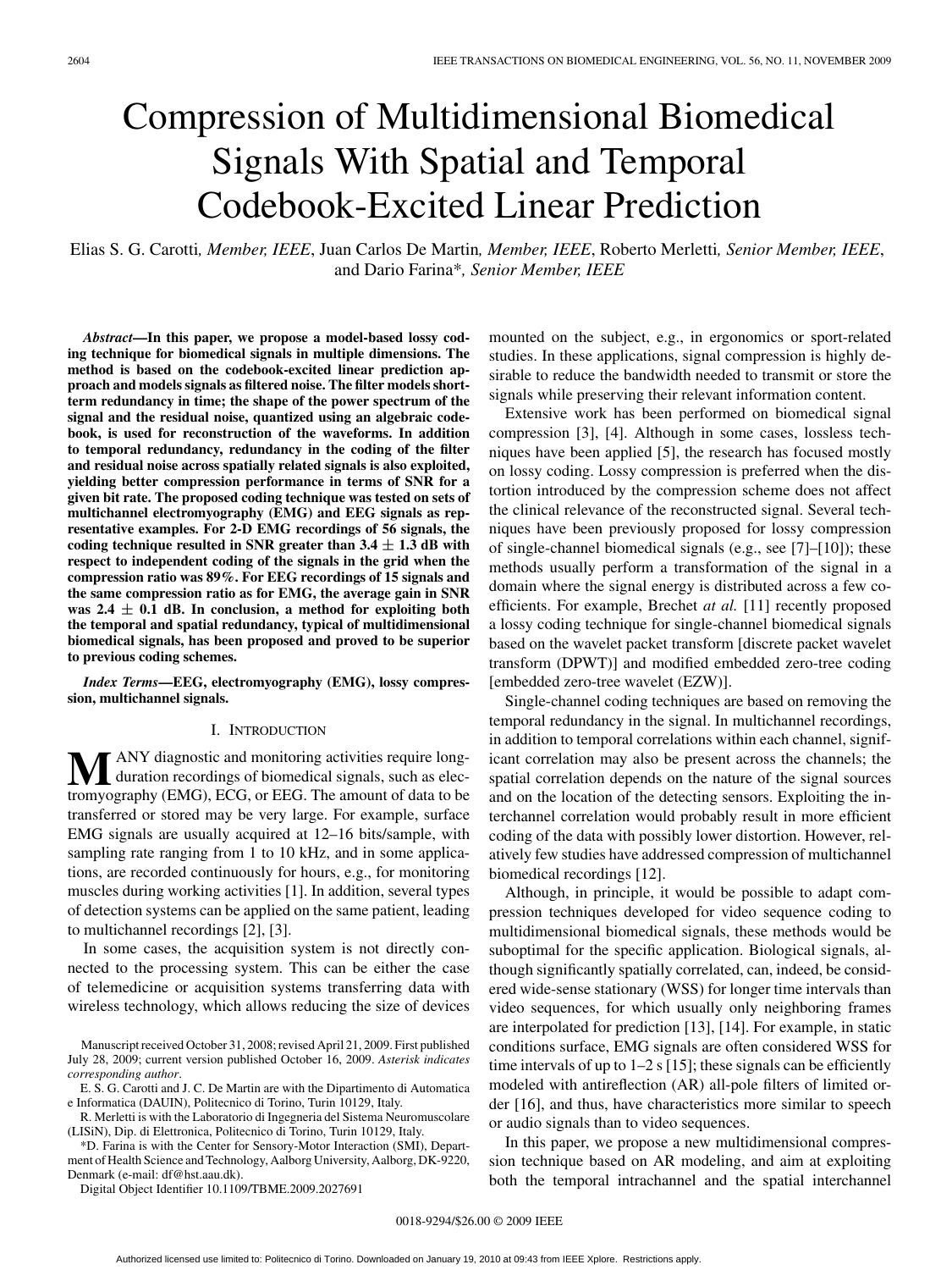

Fig. 1. Block diagram of the proposed technique. The AR model parameters are estimated for each channel, then the interchannel dependency is removed between both the LSF parameters and the prediction residual data using past coded data from spatially adjacent signals. The resulting residual error signal is vectorially quantized by means of analysis-by-synthesis. See text for details.

correlation of the signals. The technique can be applied to any multidimensional recording and will be tested on two representative examples of multichannel biomedical signals (EEG and EMG).

## II. METHODS

We assume to operate on multidimensional signals, with time as one of the dimensions; the other dimensions represent spatial information. For example, multichannel EEG and EMG signals have one temporal and two spatial dimensions. These recordings can be considered as a collection of correlated waveforms characterized by both temporal redundancy (within the single waveform) and spatial redundancy (across waveforms). Effective compression techniques should maximally reduce both types of redundancy.

Fig. 1 depicts a block diagram of the proposed technique, which is detailed in the following.

## *A. Temporal Redundancy*

We first consider the temporal coordinate independently for each recorded signal. We will assume that each signal can be described by an AR model of adequate order. Under this assumption, single-channel signals can be compressed using a coding technique modified from the algebraic code excited linear prediction (ACELP) [20]–[22]. With this compression scheme, an AR model [called the short-term predictor (STP)] is used to describe the shape of the power spectrum of the signal (or, in the time domain, the short-term temporal correlation). Thus, a signal is divided into frames over which it can be considered WSS, and the parameters of the AR model are estimated from each frame. Reconstruction of the waveform is obtained using the AR coefficients and the excitation residual error signal. The residual error is then coded with an analysis-by-synthesis vector quantization method; thus, seeking for the codeword that

minimizes the mean-squared error in the reconstruction of the signal.

In this study, the signals are divided into 160-sample frames, although different frame lengths are possible. Each 160-sample frame is further divided into 40-sample subframes. AR parameters are then computed from these subframes. The AR model order depends on the application. For example, an order of 10 was shown to be appropriate for surface EMG spectral description [7]. AR coefficients are estimated from the second and fourth subframes, and linear interpolation is applied for the model parameters of the remaining subframes, i.e., they are estimated as the means of the corresponding parameters from the preceding and the subsequent subframes, which are available to both the encoder and the decoder. The AR coefficients are computed from the signal autocorrelation [17]. Since the variance of the estimate of the autocorrelation function decreases with the number of samples used for its estimate, 80 samples were used for the estimation of the autocorrelation.

The floating point AR coefficients are transformed into the line spectral frequencies (LSF) representations to assure quantization and interpolation efficiency, and filter stability [18]. The two STP filters from the second and fourth subframes are then jointly quantized with split matrix quantization of a first-order moving average (MA) prediction residual [19]. Finally, the prediction residual signal of each 40-sample subframe is coarsely quantized into a number of unitary pulses and a gain by means of an algebraic codebook, and analysis-by-synthesis to minimize the mean-squared error of the whole reconstruction signal [21]. CELP coding of speech signals would perform an intermediate step, called long-term prediction (LTP), before quantization of the residual data, aimed at removing long-term redundancy due to the voice pitch [20], [22]. This characteristic is not present in the biomedical signals considered, and thus, the LTP was not included in the proposed method.

# *B. Spatial Correlation Across Power Spectra*

Multidimensional recordings are usually not spatially white. Therefore, it is expected that better compression performance can be achieved if the spatial correlation across channels is exploited rather than coding each individual signal independently. Moreover, the power spectra of signals from different channels may be similar to each other.

From a multichannel recording, a neighborhood can be defined, sorting the signals according to the distance between detection locations. If the neighbors are chosen in a spatial causal context of the signal to be coded, i.e., a context including only previously coded data, the decoder will be able to perform the same computation as the encoder without adding delay. In the following, we will assume 2-D matrices of signals in raster scan order (top to bottom, and left to right), i.e., a neighborhood of signals on the left and above the one to be coded. The same method can also be applied to higher order spatial dimensions. In the assumption that the power spectra of the signals in a neighborhood are similar, spatial prediction over the LSFs can be used to differentially code these parameters. Given a generic single-channel signal at the spatial position (*i*, *j*), and the *l*th LSF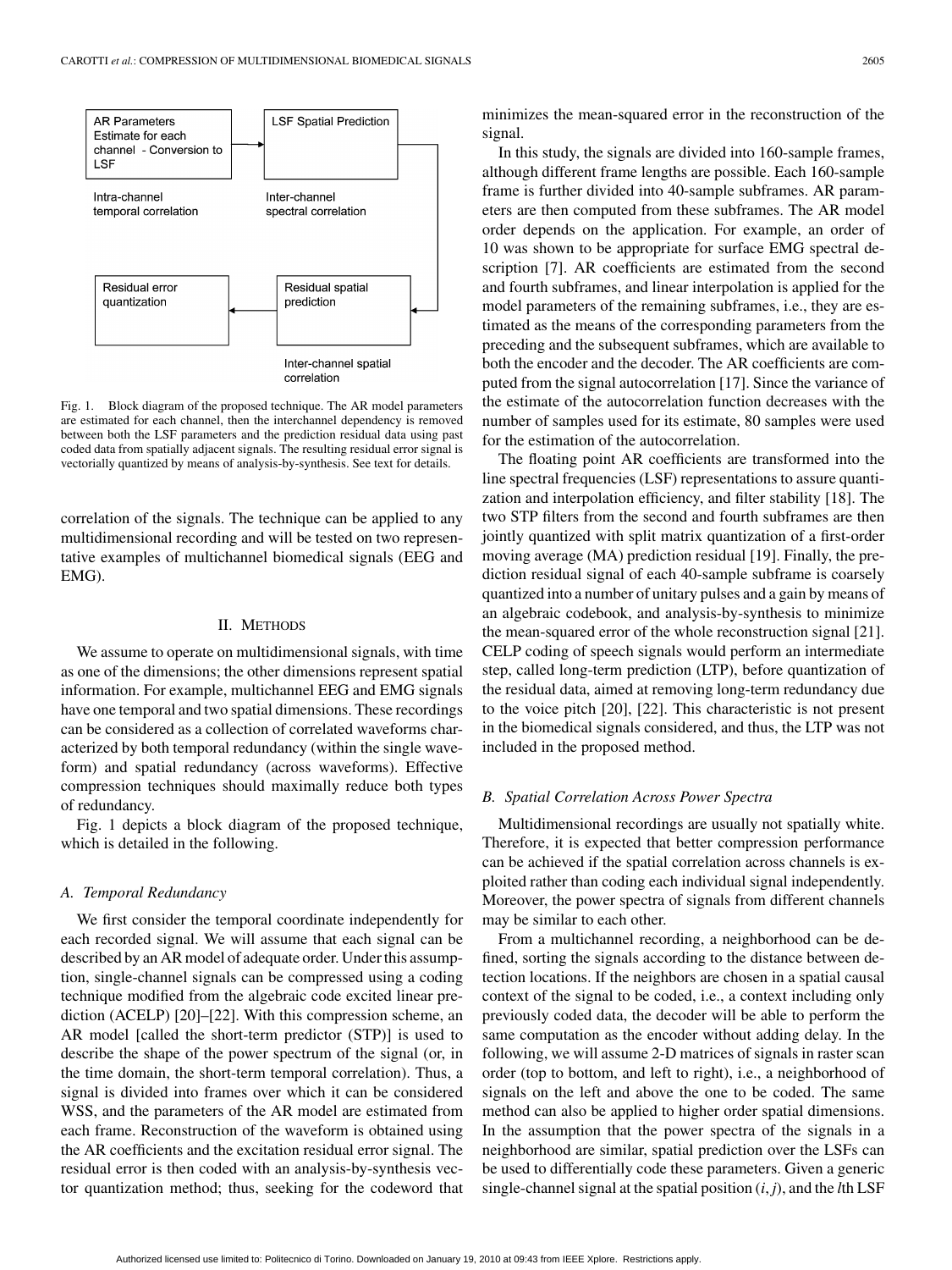parameter at time *t* and 40-sample subframe *s*, a prediction can be obtained using the decoder's reconstruction of already coded LSFs from spatially adjacent neighbors

$$
\text{LSF}_{l,t}^{(s)} = \alpha_l \text{LSF}_{l,t}^{(s)}(i-1,j) + \beta_l \text{LSF}_{l,t}^{(s)}(i,j-1) + \gamma_l \text{LSF}_{l,t-1}^{(s)}(i,j)
$$
(1)

where  $\alpha_l$ ,  $\beta_l$ , and  $\gamma_l$  are the coefficients to be learned offline through linear regression on a training set of representative signals prior to coding, or adapted online on previously coded data. The coefficients are, thus, determined from the overdetermined system as

$$
\begin{bmatrix}\n\text{LSF}_{l,1}^{(s)}(0,1) & \text{LSF}_{l,1}^{(s)}(1,0) & \text{LSF}_{l,0}^{(s)}(1,1) \\
\vdots & & \vdots \\
\text{LSF}_{l,T}^{(s)}(M-1,N) & \text{LSF}_{l,T}^{(s)}(M,N-1) & \text{LSF}_{l,T-1}^{(s)}(M,N)\n\end{bmatrix}
$$
\n
$$
\times \begin{bmatrix}\n\alpha_l \\
\beta_l \\
\gamma_l\n\end{bmatrix} = \begin{bmatrix}\n\text{LSF}_{l,1}^{(s)}(1,1) \\
\vdots \\
\text{LSF}_{l,T}^{(s)}(M,N)\n\end{bmatrix}
$$
\n(2)

where the training set consists of the pristine lth LSFs of each signal across the whole  $M \times N$  matrices in the training set and *T* is the total number of LSFs in the training set. The aforementioned system can be solved for least squares using QR decomposition. In principle, the LSFs of each of the four subframes could be estimated, however, since the first and the third subframes can be successfully estimated by means of interpolation of the adjacent ones, (1) is only applied to predict the second and the fourth subframes. The corresponding LSF spatial prediction residual can be vectorially quantized more coarsely than if direct quantization without prediction had been performed. If only one neighbor is available, e.g., on the top and left border of an EMG signal matrix (assuming raster scan ordering of the signals in the matrix), the prediction can still be performed along the corresponding direction; however, the corresponding optimal coefficients (either  $\alpha_l$  or  $\beta_l$ ) are, in general, different from the ones used when both neighbors are available and need to be learned accordingly by properly modifying (2). On the other hand, if online training is desired, the training set should be made of the reconstructed LSFs of previously coded data, so that the decoder can perform the same computation as described previously. The causal context used for prediction can span more spatial dimensions. The quantizers have to be trained offline so as to minimize the reconstruction error on a training set of multichannel signals; both full vector quantization and split matrix vector quantization can be employed depending on the desired complexity and the quantizer order. We experimentally found that 11 bits/frame would suffice for surface EMG signals and 13 bits/frame for EEG signals to achieve comparable performance to 38 bit/frame independent LSF quantization (see Section III).

## *C. Residual Spatial Prediction*

After short-term prediction, the residual signal is vectorially quantized. However, the residual excitation may still exhibit some degree of correlation with the residual signals from adjacent channels. For example, surface EMG signals detected along the direction of the muscle fibers are delayed with respect to each other, but, otherwise, have a similar shape [23]. EEG signals are also correlated when detected in closely spaced locations due to the low-pass filtering effect of the volume conductor that limits spatial selectivity [24]. This correlation can be removed by means of prediction using the reconstruction vectors from the residual data of already coded signals in a causal neighborhood; as for LSF, the predictor coefficients can either be learned offline on a training set or adaptively on past coded data to maintain synchronization with the decoder. In the first case, the coefficients might be suboptimal on a specific signal, whereas in the second case, the computational complexity is increased at both the encoder and the decoder sides.

Moreover, because the signals in a multichannel recording are, in general, not temporally aligned, longer filters need to be employed, thus taking into consideration samples from a temporally local neighborhood of the current sample at the current time instant. Thus, given the STP residual excitation  $\underline{R}_{(i,j)} =$  $[r_{(i,j)}[0], r_{(i,j)}[1], \ldots, r_{(i,j)}[39]]$  of a generic single-channel signal at the spatial position  $(i, j)$ ,  $(i, j) \in [2, W] \times [2, H]$  in a  $W \times H$  multichannel recording, a prediction can be formed as

$$
\hat{r}_{(i,j)}(t) = \sum_{k=-T_1}^{T_2} a_k \tilde{r}_{(i-1,j)}[t+k] + \sum_{k=-T_1}^{T_2} b_k \tilde{r}_{(i,j-1)}[t+k]
$$
\n(3)

where  $a_k$  and  $b_k$  are the coefficients of a predictor weighting the portion of residual signals in the time interval  $[t - T1, t + T2]$  from adjacent, already coded signals, and  $\underline{R}_{(i,j)} = [\tilde{r}_{(i,j)}[0], \tilde{r}_{(i,j)}[1], \ldots, \tilde{r}_{(i,j)}[39]]$  is the decoder's reconstruction of the excitation signal at the position (*i*, *j*) for the current frame. As in the case of the LSF coefficients, more signals can be involved in forming the prediction, as long as they belong to a causal context of previous data so that the decoder can symmetrically perform the same computation without additional delay.

Finally, the prediction residual error  $\underline{\mathbf{E}}_{(i,j)} = \underline{\mathbf{R}}_{(i,j)} - \underline{\mathbf{R}}_{(i,j)}$ is quantized using an algebraic codebook and analysis-bysynthesis as in the standard ACELP algorithm; thus, seeking for a representation constituted by a number of unitary impulses and a gain aimed at minimizing the MSE of the overall reconstruction. The quantization index, indicating the location and the sign of the impulses, is then sent to the decoder along with the gain. The encoder performs its prediction exploiting information available at the decoder.

Using the described method, the compression ratio, defined as

$$
C = \frac{L_{\text{orig}} - L_{\text{compressed}}}{L_{\text{orig}}}\%
$$
 (4)

(where  $L_{\text{orig}}$  and  $L_{\text{compressed}}$  refer, respectively, to the pristine and compressed bitstream sizes), is fixed, given the rate of the quantizers. For example, for an EMG application, where each 160-sample and 12-bit/sample frame is encoded using 171 bits, the compression ratio is approximately 91%.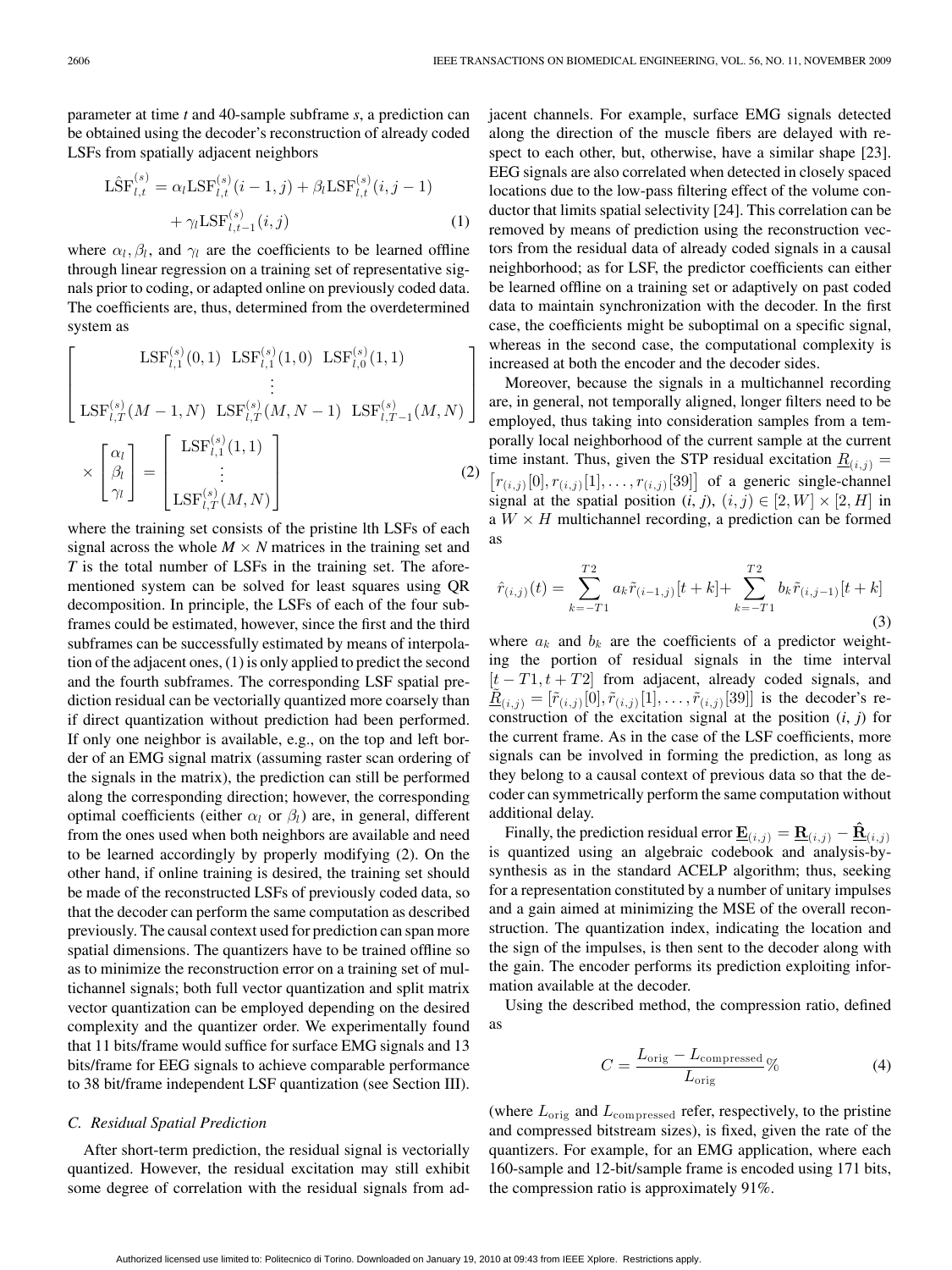TABLE I BIT ALLOCATION FOR VARIOUS PARAMETERS FOR AN 160-SAMPLE INPUT FRAME FOR INDEPENDENT ACELP CODING, SPECTRAL PREDICTION, AND PROPOSED TECHNIQUE

|                              | Parameter               | <b>Bit per</b> |  |
|------------------------------|-------------------------|----------------|--|
|                              |                         | frame          |  |
|                              | <b>LSF</b>              | 38             |  |
| Independent                  | Algebraic codebook      | 140            |  |
| <b>ACELP</b>                 | quantization index      |                |  |
| coding                       | Algebraic codebook gain | 20             |  |
|                              | Total                   | 198            |  |
| <b>ACELP</b>                 | LSF                     | 11             |  |
| coding                       | Algebraic codebook      | 140            |  |
| exploiting                   | quantization index      |                |  |
| redundancy                   | Algebraic codebook gain | 20             |  |
| of the spectra               | Total                   | 171            |  |
| <b>Proposed</b><br>technique | <b>LSF</b>              | 11             |  |
|                              | Algebraic codebook      | 140            |  |
|                              | quantization index      |                |  |
|                              | Algebraic codebook gain | 20             |  |
|                              | Total                   | 171            |  |

## *D. Signal Acquisition*

The proposed algorithm was representatively tested on multichannel surface EMG and EEG signals. The surface EMG signals were detected from the dominant biceps brachii muscle of seven healthy men (mean age  $\pm$  standard deviation: 27.7  $\pm$ 2.3 years) with a grid of 61 electrodes (diameter 1.27 mm; 5-mm interelectrode distance) arranged in 13 rows and five columns without the four corner electrodes. The subject sat on a chair with the back at 90◦ at the hip joint, the arm 90◦ flexed (0◦ abduction), and the elbow flexed at 120◦. The subject was asked to produce three maximal voluntary contractions (MVCs) for 3–5 s each. After 10 min of rest, the subject produced a contraction at 50% MVC lasting 20 s. The sampling frequency was 1 kHz, amplification gain 2000, bandwidth of the analog filters 10–400 Hz, and 12 bits/sample.

EEG signals were recorded using the standard 10–20 electrode placement with 15 tin electrodes (Electrocap, USA) at locations FC3, FC1, FCz, FC2, FC4, C3, C1, C7, C2, C4, CP3, CP1, CPz, CP2, and CP4. The signals were recorded from five healthy men (mean age  $\pm$  SD: 31.2  $\pm$  3.6 years) during isometric ankle dorsiflexions at 5% of the maximal force, and were amplified with a 128-channel digital full-band dc EEG amplifier (Ant Management (Netherlands) B.V., The Netherlands) in monopolar mode with reference to the electrode M1 (right mastoid). The sampling frequency was 2048 Hz, amplification gain 20, bandwidth of the analog filters 0–553 Hz, and 12 bits/sample.

TABLE II AVERAGE SNR FOR INDEPENDENT ACELP CODING, SPECTRAL PREDICTION ACELP CODING, AND PROPOSED TECHNIQUE FOR MULTICHANNEL EMG RECORDINGS

|               | $SNR$ (dB)       |                               |                              |  |
|---------------|------------------|-------------------------------|------------------------------|--|
| <b>Signal</b> | Indep.<br>Coding | <b>Spectral</b><br>prediction | <b>Proposed</b><br>technique |  |
| Cg            | 15.25            | 15.19                         | 17.63                        |  |
| Df            | 16.98            | 17.14                         | 22.02                        |  |
| Em            | 15.72            | 15.68                         | 18.93                        |  |
| Lm.           | 14.75            | 14.69                         | 18.06                        |  |
| Mg            | 13.54            | 13.39                         | 14.68                        |  |
| Sm            | 16.45            | 16.42                         | 19.78                        |  |
| Sr            | 16.41            | 16.37                         | 21.62                        |  |
| Average       | 15.58            | 15.55                         | 18.96                        |  |

#### TABLE III

AVERAGE SNR FOR INDEPENDENT ACELP CODING, SPECTRAL PREDICTION ACELP CODING, AND THE PROPOSED TECHNIQUE FOR THE MULTICHANNEL EEG RECORDINGS

| Signal           |        | SNR (dB)        |                 |
|------------------|--------|-----------------|-----------------|
|                  | Indep. | <b>Spectral</b> | <b>Proposed</b> |
|                  | Coding | prediction      | technique       |
| EEG 1            | 19.70  | 19.52           | 22.24           |
| EEG 2            | 19.73  | 19.49           | 22.23           |
| EEG <sub>3</sub> | 19.84  | 19.86           | 22.20           |
| EEG <sub>4</sub> | 19.61  | 19.71           | 21.88           |
| EEG 5            | 19.89  | 19.83           | 22.19           |
| Average          | 19.75  | 19.68           | 22.15           |

## *E. Signal Analysis*

The average SNR in signal reconstruction was used as distortion metrics

$$
SNR = 10 \log \left( \frac{\sum_{i,j} \sum_{t=1}^{N} s_{(i,j)}^{2}[t]}{\sum_{i,j} \sum_{t=1}^{N} \left( s_{(i,j)}[t] - \hat{s}_{(i,j)}[t] \right)^{2}} \right) dB.
$$
\n(5)

The SNR is a widely accepted objective performance measure and provides a global indication of the average quality of multichannel signal reconstruction. Although different indexes might be adopted for specific applications, the SNR is sufficiently general to objectively compare the performance of different coding methods without being limited to a specific application.

Two training sets, consisting of three multichannel EMG recordings and three multichannel EEG recordings from three subjects not considered for the test set, were used to separately learn the optimal predictors and quantizers for the two representative applications. Training was then performed offline to learn the coefficients and quantizers to be used on the test sets; thus, the training time did not affect the coding time. After training, each multichannel recording in the test set was compressed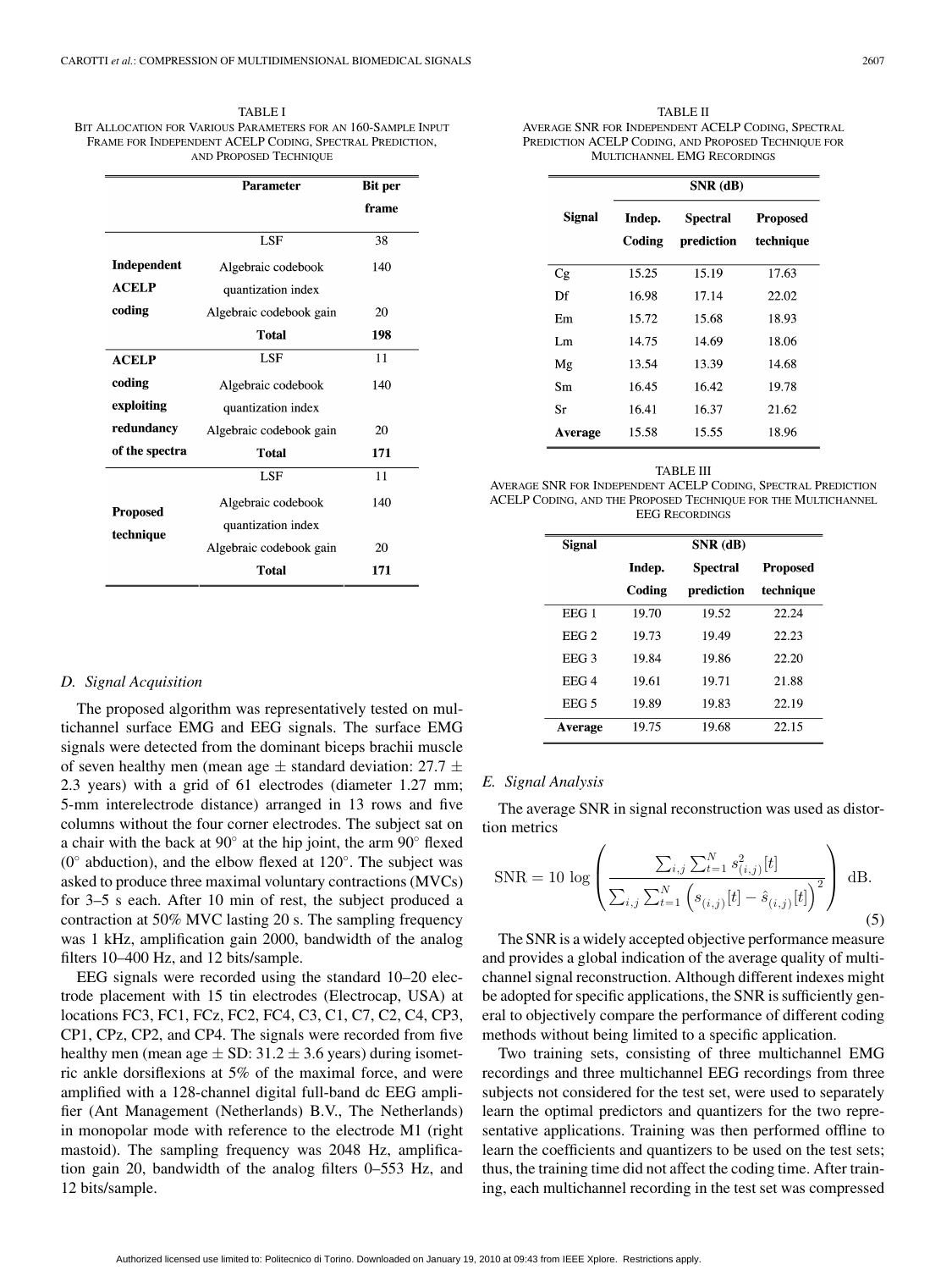

Fig. 2. Portion of two adjacent EMG signals from the same multichannel recording. The original signal, and the reconstruction from independent coding, spectral prediction, and the proposed technique are depicted. Compression ratio for independent coding was set to 89.6%, whereas 91% was set for both spectral prediction and the proposed technique.

using three techniques. For both applications, the training and the test sets did not share any information and were constituted by signals belonging to different subjects, i.e., the coefficients and quantizers learned were not specific to a subject. First, independent ACELP coding of each signal was performed as previously described in [7]. Second, correlation of the spectra across the signal matrices (referred to as spectral prediction in the following) was exploited according to (1), and the bit rate was set in order to match the performance (in terms of SNR) of independent coding. Lastly, the proposed technique, which combines spatial prediction of the residual data and the spectral prediction, was tested at the same bit rate as for spectral prediction, in order to assess the gain in terms of SNR, using  $T1 = T2$  $=$  3 samples [see (3)].

# III. RESULTS

Table I shows the bit allocation of the encoded bitstream for the frames of 160 samples used for surface EMG coding. A similar bit allocation was used for the EEG recordings, but 13 bits, instead of 11, were used for the LSFs in order to match the performance of 38-bit quantization used for independent ACELP coding. With the bit allocation of Table I, the compression ratio for independent coding was 89.6%, while for spectral prediction and the proposed technique using spatial information, the compression ratio was 91%. Compression ratio can be changed by changing the rate of the quantizers, which also means that training has to be performed again to learn the optimal quantizers and coefficients for the new target bit rate. Spectral prediction was tuned to match the performance (in terms of SNR) of independent coding.

Table II reports the SNR [see (5)] for the multichannel EMG recordings with respect to the original, uncoded signal for the three techniques. The results refer to the average SNRs in the reconstruction, as measured over the entire detection grid. The average gain of the proposed technique with respect to independent coding of each channel was  $3.4 \pm 1.3$  dB with a compression ratio of 91% (proposed method) versus 89.6% (independent coding). Table III shows the corresponding results for the EEG recordings, for which the gain with respect to individual channel coding was  $2.4 \pm 0.1$  dB.

Figs. 2 and 3 show portions of multichannel EMG and EEG recordings, respectively, and the corresponding reconstruction for the three techniques.

## IV. DISCUSSION

A model-based lossy compression technique for multidimensional biomedical signals was proposed, exploiting both temporal and spatial redundancy in a set of biomedical signals. Biomedical signals are usually characterized by strong correlation along the time axis and can often be considered WSS for relatively long epochs (up to 1–2 s), thus being amenable to compression using codebook-based techniques. In addition, signals from spatially related channels in a multichannel biomedical recording have strong correlation being often characterized mostly by subtle changes in the power spectra and delays between the channels due, for example, to source propagation. Thus, these signals differ from other types of multidimensional signals, such as video sequences, where the signal cannot usually be considered WSS for long periods of time. Spatial redundancy in biomedical recordings is not only determined by the electrode spacing, for example, the selectivity of the recording system at each detection site also affects spatial correlation. In the cases analyzed, the EEG signals were recorded with respect to reference electrodes at the ear lobes (monopolar recordings), whereas the EMG was recorded with the more selective bipolar system. Moreover, the volume conductor also influences spatial redundancy.

Exploiting the spatial redundancy of the spectra of spatially adjacent signals yields a significant reduction in the number of bits needed to faithfully represent the LSF coefficients. Up to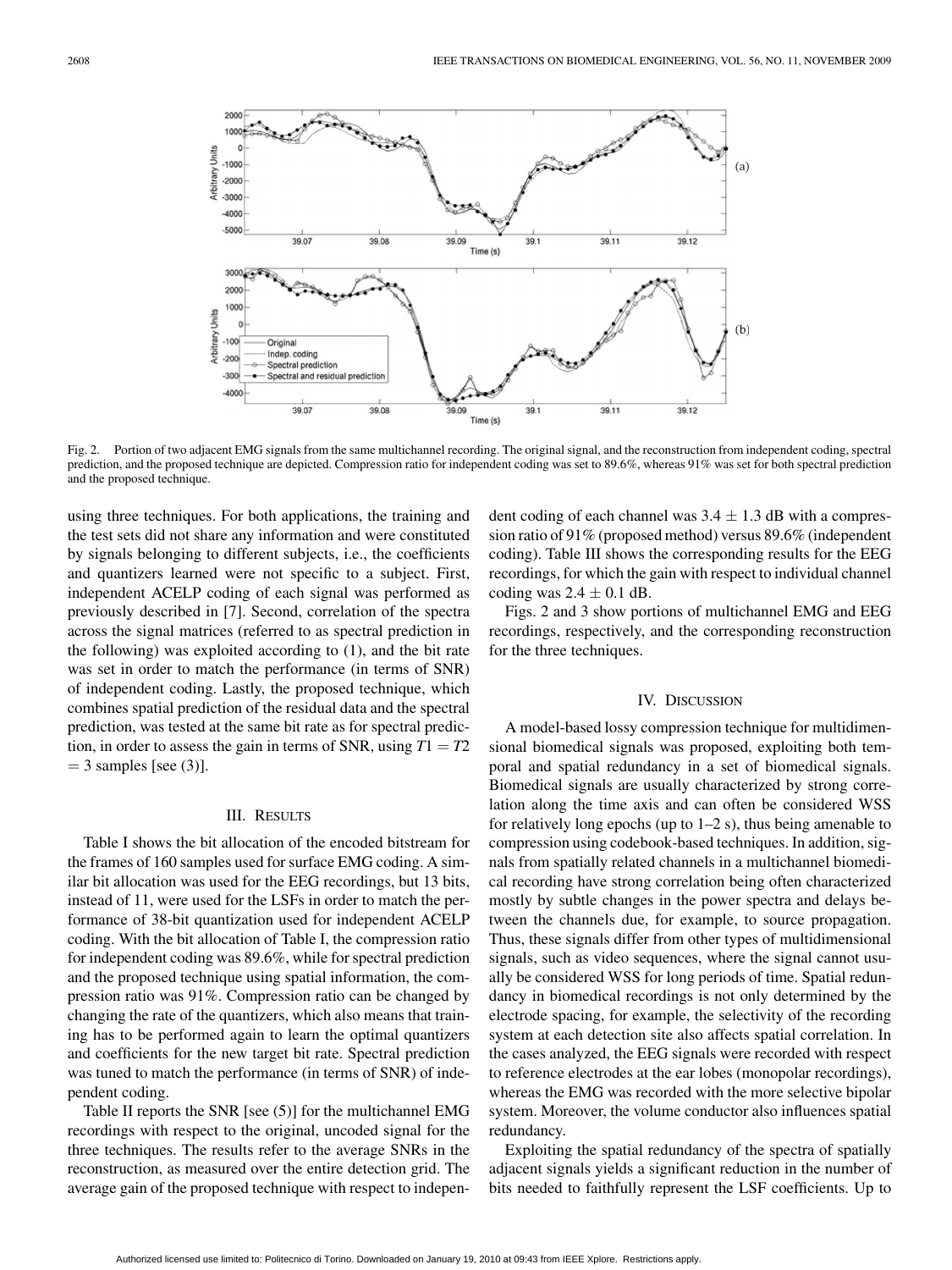

Fig. 3. Portion of two adjacent EEG signals from the same multichannel recording. The original signal, and the reconstruction from independent coding, spectral prediction, and the proposed technique are depicted. Compression ratio for independent coding is set to 89.6%, whereas 91% was set for both spectral prediction and the proposed technique.

71% fewer bits were needed to code the LSF coefficients with respect to independent ACELP coding where they constituted approximately 20% of the compressed bitstream whose length is, however, still largely due to the residual quantization indexes. However, significant correlation across the residual signals in the matrix is still present, and can be exploited to better reconstruct the waveforms. The proposed technique achieved a higher compression ratio than independent ACELP coding with improved quality of the reconstruction. The improvement in SNR obtained in the two representative applications ( $\sim$ 3 dB) is significant (see Figs. 2 and 3), especially for methods that aim at the extraction of information on individual signal sources. For example, surface EMG signals can be decomposed into individual motor unit activities and the decomposition is based on the shape of the motor unit action potentials [25]. Low distortion of motor unit action potential shapes is, thus, fundamental for robust decomposition. However, it has to be noted that none of the assumptions of the proposed method is specific for the representative applications investigated in this study (EMG or EEG). The main aim was the proposal and test of a general method for compression of multichannel biomedical signals. The significance of improvement over previous methods should be discussed in relation to specific applications.

Although the proposed technique was tested offline, once the coefficients have been learned, the method can also run online. However, both complexity and algorithmic delay grow linearly with the number of channels to be processed that, depending on processing power or power constraints, may pose a limit on the total number of channels. On the other hand, the proposed technique builds on the ACELP paradigm, which is known to require approximately 14 million instructions/s (MIPS) [26] to run at eight times the rate of a single-channel EMG or EEG signal (narrow-band speech is usually sampled at 8 KHz), which

can, therefore, be taken as the rough estimate of the processing power needed to encode eight channels.

## V. CONCLUSION

In this paper, we proposed a model-based compression method for multidimensional biomedical signals. Each signal is modeled by means of a filter and a residual error that are appropriately quantized and sent to the decoder. The method exploits both intra- and interchannel redundancy (in time and space, respectively) to achieve high compression ratio, while yielding better performance in terms of quality of the reconstruction for a given bit rate (up to ∼3.4 dB for the EMG application and  $\sim$ 2.4 dB for the EEG application) with respect to competing methods exploiting only temporal or spectral redundancies without any significant complexity increase with respect to single-channel coding.

### **REFERENCES**

- [1] P. J. Mork and R. H. Westgaard, "The association between nocturnal trapezius muscle activity and shoulder and neck pain," *Eur. J. Appl. Physiol.*, vol. 92, no. 1/2, pp. 18–25, 2004.
- [2] R. Merletti, D. Farina, and M. Gazzoni, "The linear electrode array: A useful tool with many applications," *J. Electromyogr. Kinesiol.*, vol. 13, no. 1, pp. 37–47, 2003.
- [3] D. Staudenmann, I. Kingma, A. Daffertshofer, D. F. Stegeman, and J. H. van Dieën, "Improving EMG-based muscle force estimation by using a high-density EMG grid and principal component analysis," *IEEE Trans. Biomed. Eng.*, vol. 53, no. 4, pp. 712–719, Apr. 2006.
- [4] S. M. S. Jalaleddine, C. G. Hutchens, R. D. Strattan, and W. A. Coberly, "ECG data compression techniques—A unified approach," *IEEE Trans. Biomed. Eng.*, vol. 37, no. 4, pp. 329–343, Apr. 1990.
- [5] G. Antoniol and P. Tonella, "EEG data compression techniques," *IEEE Trans. Biomed. Eng.*, vol. 44, no. 2, pp. 105–114, Feb. 1997.
- [6] D. Tzovaras and M. G. Strintzis, "Lossless coding of multichannel signals using optimal vector hierarchical decomposition," *IEEE Trans. Image Process.*, vol. 9, no. 10, pp. 1811–1816, Oct. 2000.